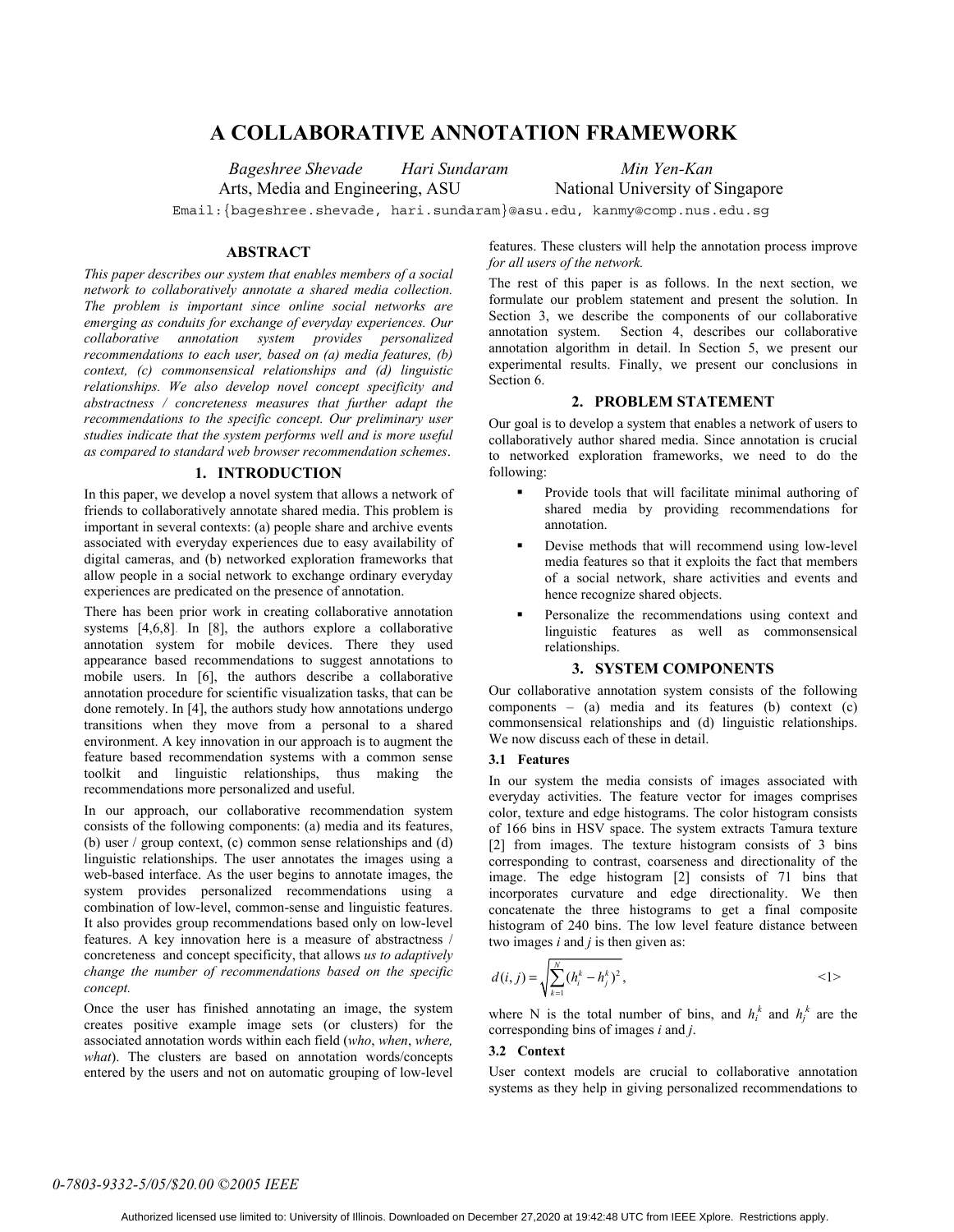each user. The dictionary definition of context is given as: *the interrelated conditions in which something exists or occurs.*  These conditions could be the physical location, time, user's activity and past actions, environment etc. [7].

In our system, the user's context model comprises of (a) the initial static user profile which includes demographic information like age, background, hobbies/interests etc. (b) statistical information like number of images contributed in the shared social network and (c) usage statistics which includes the words she has used for annotation and their frequency. Frequency count is maintained for each of the *who*, *where*, and *what* fields of an image. Modeling the user-context using frequency count is intuitively useful and reliable as the shared media consists of everyday events and these events recur.

In our system, the group context model comprises (a) the images uploaded by all the members of the group and (b) the annotation words used by all the members of the group. Our system uses the group context to provide each user, recommendations for the group list using low-level features.

#### **3.3 Commonsensical and linguistic relationships**

In our system, semantics are incorporated through the use of ConceptNet [3]. ConceptNet is a large repository of common sense knowledge and is suitable for making practical inferences over text. The repository supports twenty semantic relationships like *"capableOf"*, *"locationOf"*, *"usedFor"* etc. Since the media consists of everyday events, we believe that the use of ConceptNet, will enhance the quality of recommendations. ConceptNet links the group recommendations that are based on low-level features with the concepts in the user profile, using assertions about everyday events and activities. We measure the average distance between the group recommendation and the user profile using measures in [1]. Then, if the distance is less than a threshold, we shall use ConceptNet to determine the context of the concept [3].

In our system, linguistic relationships are incorporated through the use of WordNet [5]. WordNet is an online lexical database, created by linguists that specifies semantic relationship between concepts. WordNet organizes English nouns, verbs and adjectives into synonym sets called *synsets* which represent one unique lexical concept. Each synset also contains multiple words or word forms that are synonyms of each other.

#### **3.4 Concept Specificity and Abstract / Concrete Measures**

In our framework, we use the hypernym / hyponym relationship supported by WordNet to determine if a concept is *abstract* or *concrete*. Concrete concepts are those which can be sensed using the five senses. This is useful, since we conjecture that abstract concepts (love, anger etc.) are more likely to be interpretive and individualistic as opposed to concrete concepts (water, ball etc.), whose meaning is likely to be shared within the social network.

The system computes a measure of *abstractness / concreteness* and *specificity* for the concept and uses it to determine the number of filtered concepts to return as recommendations. The system returns a larger number of filtered recommendations when a concept is abstract than when it is concrete.

WordNet organizes all its noun synsets into hierarchies that are headed by a synset called a *unique beginner*. Some of these unique beginner synsets are *"entity, physical thing"*, *"abstraction"*, *"state"*, *"event"* etc. We have classified these beginner synsets into two broad classes *"abstract"* and

*"concrete"* based on standard linguistic references. Thus, if a noun synset terminates in a beginner synset which is classified as abstract, then it is considered abstract, otherwise it is considered as concrete. We have also classified verb synsets into *"abstract"* and *"concrete"* classes to determine if the verb form of a concept is abstract or concrete. We then combine measures of both noun and verb forms to get the final abstractness/concreteness and specificity measure.

Given a concept word *w*, we first extract all the noun synsets for that word. For every noun synset, we then determine the root nodes and maintain the hop count to the root nodes. This hop count is then averaged over the number of paths existing to the root nodes. This is the up-distance  $U_d$  and is given as:

$$
U_d = \frac{\sum_{j=1}^{M} h_j}{M},
$$
  $\langle 2 \rangle$ 

where M is the total number of paths to the root nodes and  $h_i$  is the number of hops. The system then determines all the leaf nodes of the noun synset. The system again maintains a different hop count and averages it over all the paths existing to the leaf nodes. This is the down-distance  $D_d$  and is given as:

$$
D_d = \frac{\sum_{k=1}^{N} h_k}{N},
$$
  $\langle 3 \rangle$ 

where N is the total number of paths to the leaf nodes and  $h_k$  is the hop distance. The system now computes a specificity measure  $S^n$  for a noun synset *i* as:

$$
S_i^N = \frac{U_d}{(U_d + D_d)},
$$
  

$$
\langle 4 \rangle
$$

where  $U_d$  is the up-distance and  $D_d$  is the down-distance. A value of 0 indicates that the synset is very general and a value of 1 indicates that it is very specific. This is intuitive since a synset which is close to the leaf will have a large  $U_d$  of "is-a" relationships and hence will be very specific and a synset close to the root will have a large  $D_d$  and will be very general.

The system also determines the synset probability using tag count; which is the frequency of usage of that synset. The frequency value is normalized over all the noun synsets of concept word *w*. The noun synset probability  $NP_i$  is then given as:

$$
P_i^N = \frac{f_i}{\sum_{i=1}^K f_i},\tag{5}
$$

where K is the total number of noun synsets and  $f_i$  is the tag count of synset *i*. The system then computes the final noun specificity measure,  $S^{N}_{final}$ , for the concept word *w* as:

$$
S_{\text{final}}^N = \sum_{i=1}^K P_i^N \cdot S_i^N, \qquad \qquad \leq 6 \qquad \qquad \leq 6 \qquad \leq 6
$$

where K is the total number of noun synsets. The system also determines the noun abstract / concrete property measure for the concept word *w* as:

$$
A^N = \sum_{i=1}^{K_c} P_i^N - \sum_{j=1}^{K_a} P_j^N, \qquad \qquad \leq T > \qquad \qquad \leq T > \qquad \qquad \leq T > \qquad \qquad \leq T > \qquad \leq T > \qquad \leq T > \qquad \leq T > \qquad \leq T > \qquad \leq T > \qquad \leq T > \qquad \leq T > \qquad \leq T > \qquad \leq T > \qquad \leq T > \qquad \leq T > \qquad \leq T > \qquad \leq T > \qquad \leq T > \qquad \leq T > \qquad \leq T > \qquad \leq T > \qquad \leq T > \qquad \leq T > \qquad \leq T > \qquad \leq T > \qquad \leq T > \qquad \leq T > \qquad \leq T > \qquad \leq T > \qquad \leq T > \qquad \leq T > \qquad \leq T > \qquad \leq T > \qquad \leq T > \qquad \leq T > \qquad \leq T > \qquad \leq T > \qquad \leq T > \qquad \leq T > \qquad \leq T > \qquad \leq T > \qquad \leq T > \qquad \leq T > \qquad \leq T > \qquad \leq T > \qquad \leq T > \qquad \leq T > \qquad \leq T > \qquad \leq T > \qquad \leq T > \qquad \leq T > \qquad \leq T > \qquad \leq T > \qquad \leq T > \qquad \leq T > \qquad \leq T > \qquad \leq T > \qquad \leq T > \qquad \leq T > \qquad \leq T > \qquad \leq T > \qquad \leq T > \qquad \leq T > \qquad \leq T > \qquad \leq T > \qquad \leq T > \qquad \leq T > \qquad \leq T > \qquad \leq T > \qquad \leq T > \qquad \leq T > \
$$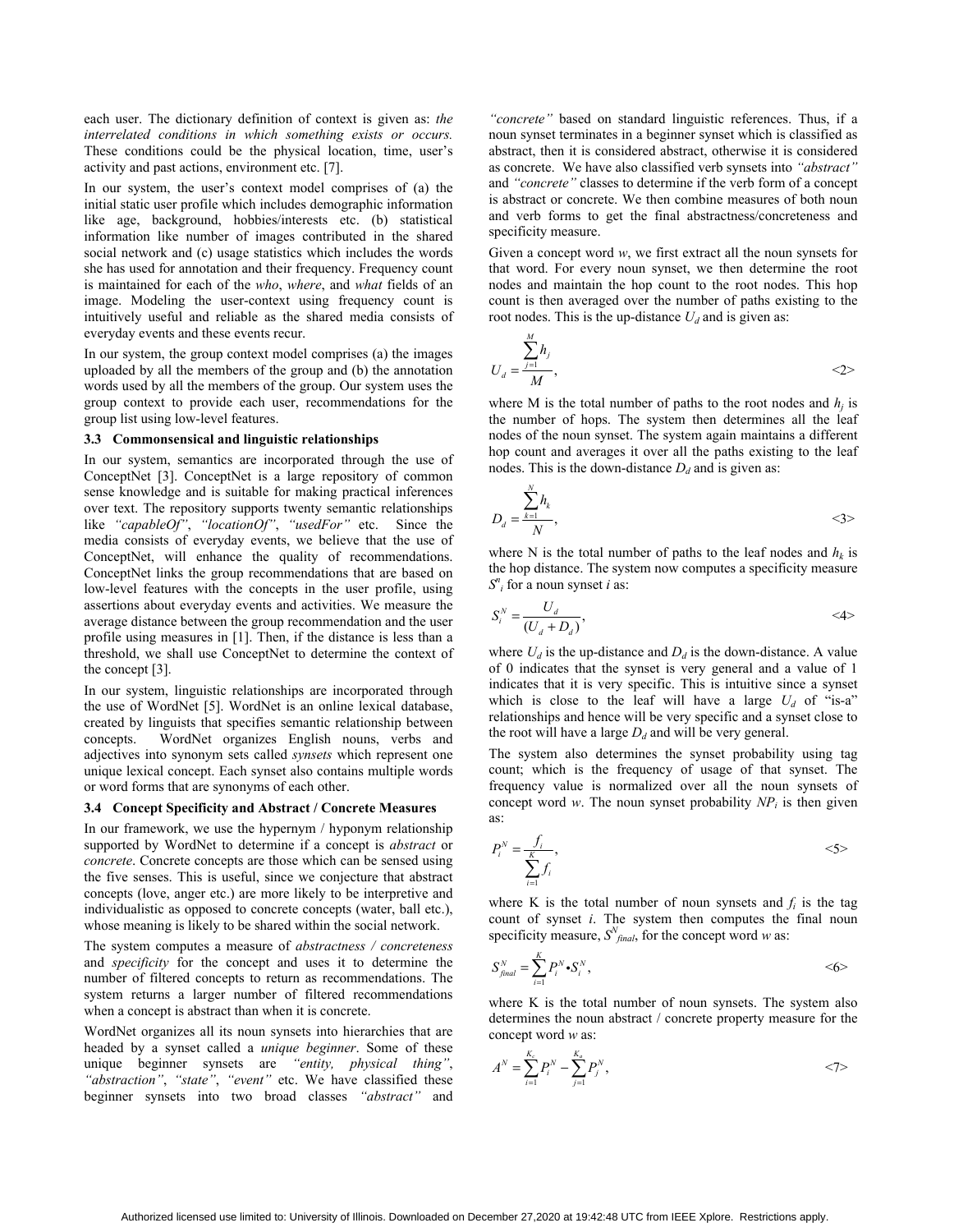where  $K_c$  is the total number of concrete noun synsets and  $K_a$  is the total number of abstract noun synsets and  $P^{N_i}$  is the noun synset probability of synset *i*.

The system then uses the same procedure to compute the verb specificity measure and the verb abstract / concrete property using all the verb synsets for the concept word *w*. The one difference is that WordNet does not have a root synset for verbs – instead, each verb synset is categorized, and the authors label the categories as concrete or abstract. Then all the equations derived for nouns, hold for verbs as well. The final specificity measure *Sfinal* and final abstract / concrete property measure A, for concept word *w* are then given as:

$$
S_{\text{final}} = \alpha S_{\text{final}}^N + \beta S_{\text{final}}^V, \quad \alpha = \frac{T^N}{T^N + T^V}, \quad \beta = \frac{T^V}{T^N + T^V}, \quad \text{<8>} \nA = \alpha A^N + \beta A^V,
$$

where  $T^N$  is the total number of noun synsets and  $T^V$  is the total number of verb synsets, and  $\alpha + \beta = 1$ , where the superscript indicates the noun / verb measures. We have just described a framework to adapt the recommendations of the group, for each user, based on linguistic and commonsensical relationships.

# **4. COLLABORATIVE ANNOTATION ALGORITHM**

In this section, we shall discuss the algorithm for the collaborative annotation system in detail. The goal is to provide recommendations as the user is trying to annotate images uploaded by her. Let us assume that the user wishes to annotate an image *a* with the *who*, *where*, *when*, and *what* fields. Let us also assume that the database contains N clusters for annotations within each field.

As the user annotates images, the system creates positive example image sets for the associated annotations. The system forms clusters for each distinct annotation introduced in the system. Note that these clusters are *not* created using clustering techniques such as k-means, but are due to the annotation groupings. The system is shown in Figure 1. For an un-annotated image, the system provides two kinds of recommendation lists: (a) personal and (b) group.

#### **4.1 Feature based Group Recommendation**

The group recommendation for each field is obtained by computing the low-level feature distance between image *a* and the N cluster centers. The system then presents the top three closest cluster center words as recommendations in the group list. The images that comprise these clusters have been annotated by the other members of the social network with annotation. So, as the users introduce new annotation words in the system, new clusters get created corresponding to those words and the images become positive examples of those clusters.

#### **4.2 Concept Filtering**

The system filters the group recommendation list by the user profile to get additional personal recommendations for the *what* field of the image. This is done by computing the semantic distance using ConceptNet, between every concept in the user's profile and the concepts returned in the group recommendation list. When the semantic distance is less than an optimized threshold, the system uses the ConceptNet toolkit to get a list of concepts which are in the context of user profile concept but biased by group recommendation concept [1].

In order to determine the number of filtered concepts to return as recommendations, the system computes a measure of abstractness/concreteness and specificity for the group recommendation concept that matches the user profile. This is done using equation <8>. This measure is used to vary the



**Figure 1:** The personal and group recommendations are generated using low-level features, user-context, groupcontext, common-sensical and linguistic relationships.

degree of personalization by varying the number of filtered concepts returned. We map the two dimensions of abstract/concrete property and specificity on a scale of 1 to 16 such that the number of filtered concepts returned, conform to the following order:

$$
N_{ag} > N_{as} > N_{cg} > N_{cs},
$$
  $\langle 9 \rangle$ 

where  $N_{ag}$  is the number of filtered concepts returned for a concept that is *abstract* and *general*,  $N_{as}$  is for a concept that is *abstract* and *specific*, *Ncg* is for a concept that is *concrete* and *general* and *Ncs* is for concept that is *concrete* and *specific*.

#### **4.3 Frequency based Personal Recommendation**

The personal recommendation list is obtained from the frequency count of the annotation words used by the user. As the user annotates images, the system maintains a frequency count within each field for each annotation word used. The system then picks the three most frequently used words within each field to generate the personal list.

#### **4.4 Updating the System**

When the user has annotated image *a* with the recommendations provided or by entering her own annotations, the system treats image *a* as a positive example of the all the annotations associated with it. The system thus creates semantic clusters